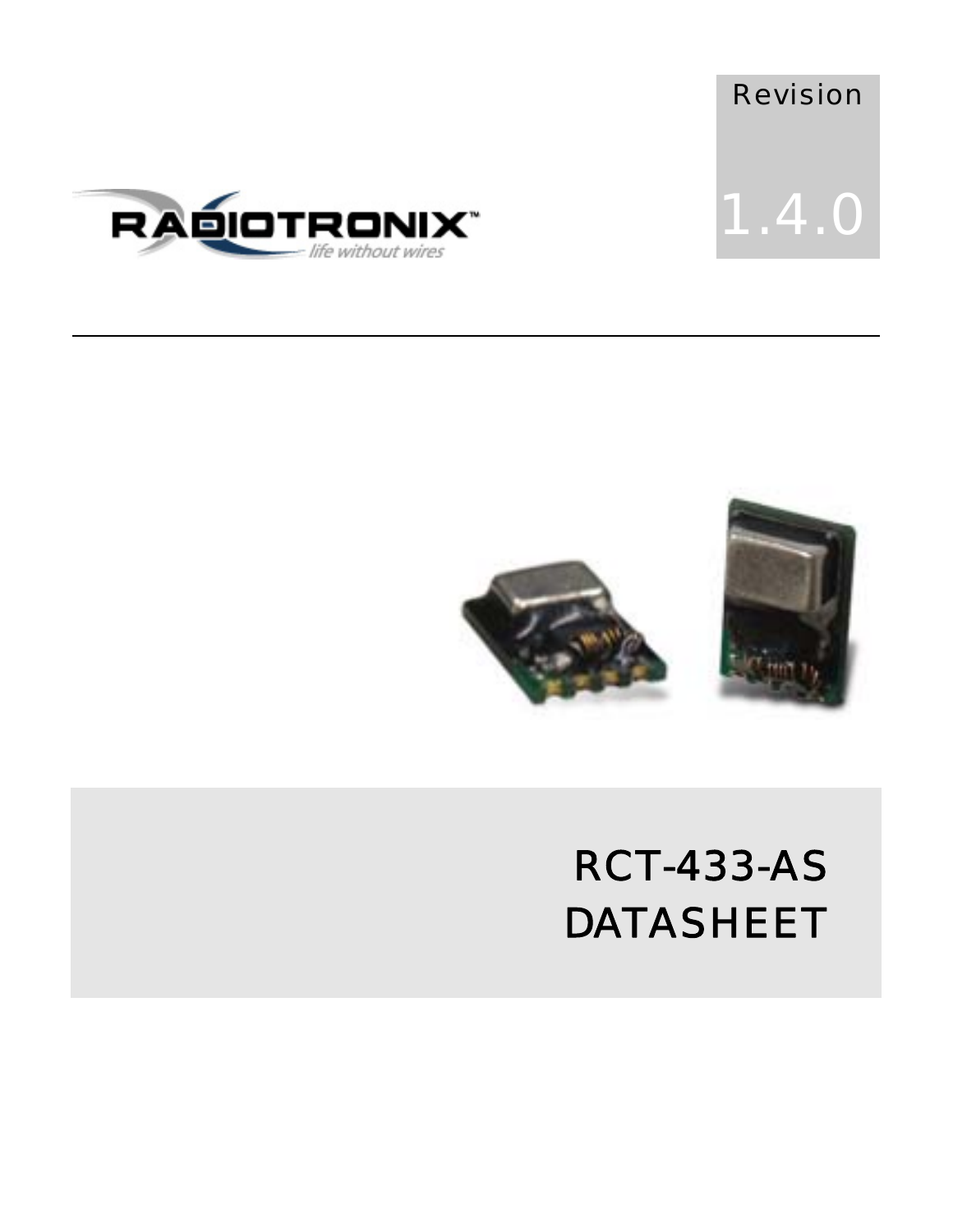RCT-433-AS DATASHEET

**RADIOTRONIX, INC.** 

#### RCT-433-AS DATASHEET

© Radiotronix 905 Messenger Lane Moore, Oklahoma 73160 Phone 405.794.7730 • Fax 405.794.7477 www.radiotronix.com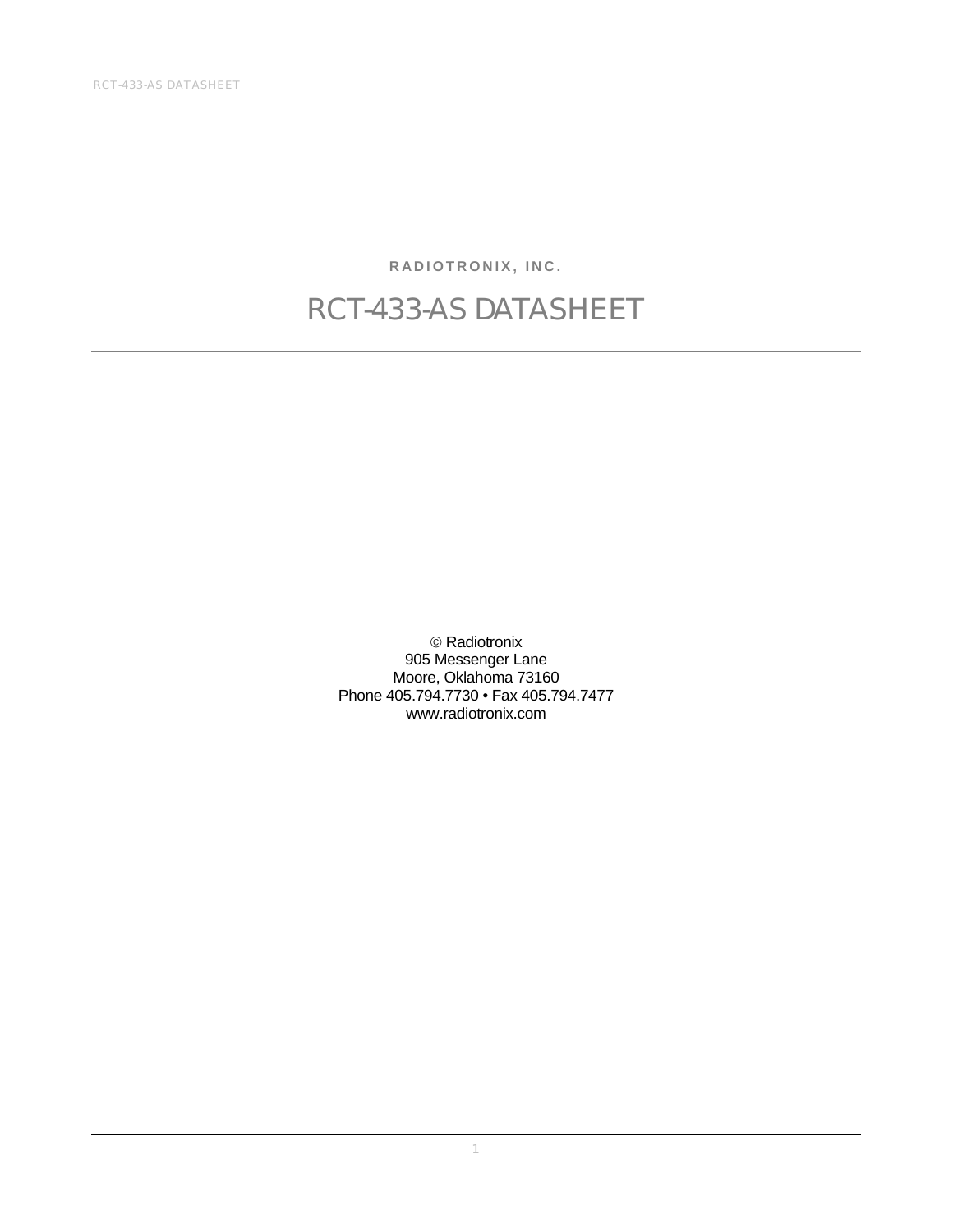#### Document Control

|                           | <b>SIGNED</b> | <b>DATE</b> |
|---------------------------|---------------|-------------|
| <b>CREATED BY</b>         | <b>SJM</b>    | 5/21/2002   |
| <b>ENGINEERING REVIEW</b> | TRM           | 8/21/2003   |
| <b>MARKETING REVIEW</b>   | <b>TJE</b>    | 6/13/2007   |
| <b>APPROVED-ENG.</b>      | TRM           | 8/21/2003   |
| <b>APPROVED-MAR.</b>      | T.JF          | 6/13/2007   |

#### Revised History

| <b>REVISION</b> | <b>SIGNED</b> | <b>DATE</b> | <b>DESCRIPTION</b>                            |  |
|-----------------|---------------|-------------|-----------------------------------------------|--|
| 1.0.0           | <b>SJM</b>    | 5/21/2002   | Document created                              |  |
| 1.2.0           | <b>BFA</b>    | 7/30/2003   | Revision                                      |  |
| 1.3.0           | <b>SJM</b>    | 8/21/2003   | Added troubleshooting and design tips         |  |
| 1.4.0           | <b>GWH</b>    | 6/7/2005    | Added RCT-433-ASB specification to datasheet. |  |
|                 |               |             |                                               |  |
|                 |               |             |                                               |  |
|                 |               |             |                                               |  |
|                 |               |             |                                               |  |
|                 |               |             |                                               |  |
|                 |               |             |                                               |  |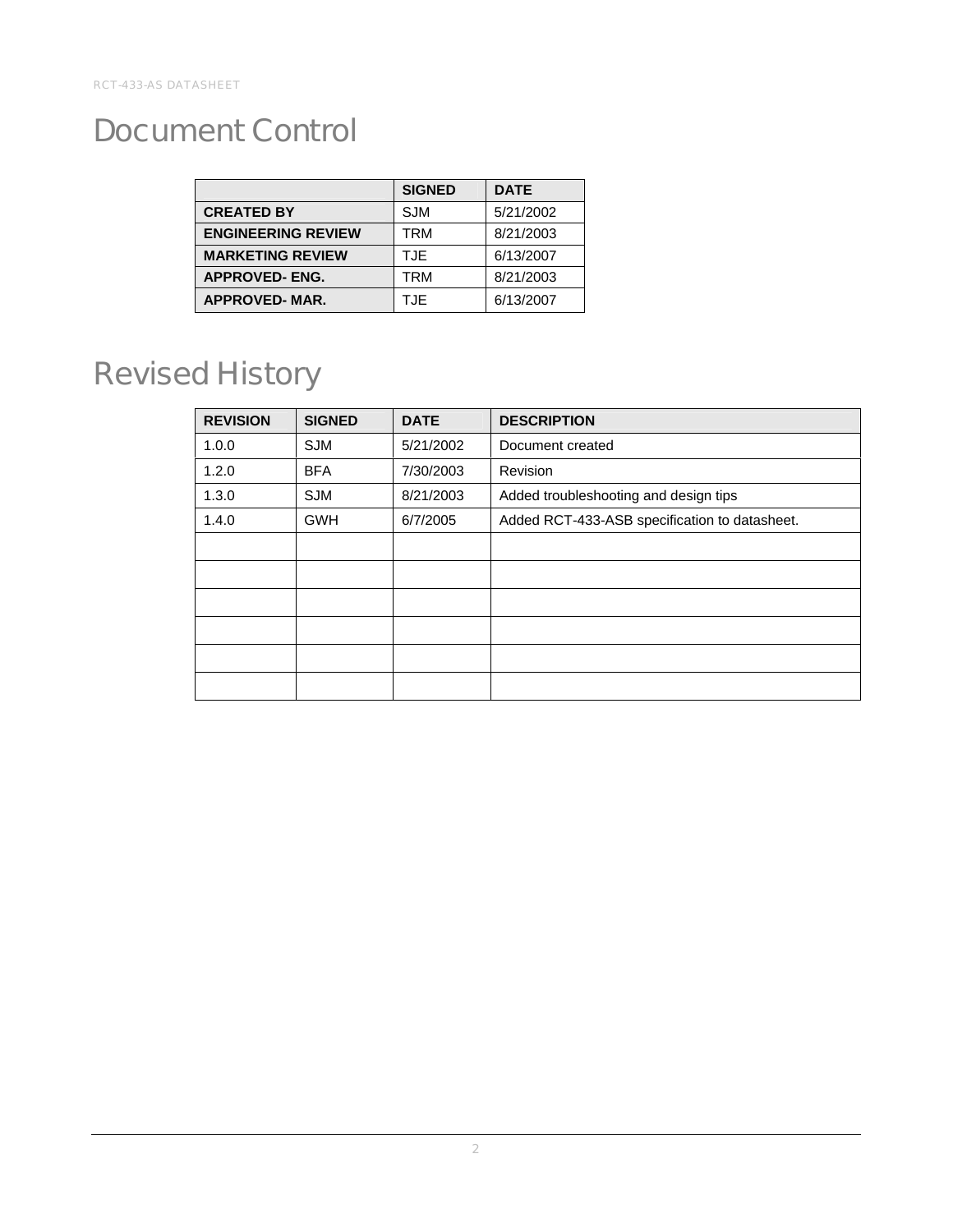#### **Table of Contents**

| 1 <sub>1</sub> |                                     |  |
|----------------|-------------------------------------|--|
| 1.1.<br>1.2.   |                                     |  |
| 2.             |                                     |  |
| 2.1.           | 2.1.1<br>2.1.2.<br>2.1.3.<br>2.1.4. |  |
| 3.             |                                     |  |
| 3.1.<br>3.2.   |                                     |  |
| 4.             |                                     |  |
| 4.1.<br>4.2.   |                                     |  |
| 5.             |                                     |  |
| 6.             |                                     |  |
|                | 6.1.1.<br>6.1.2.                    |  |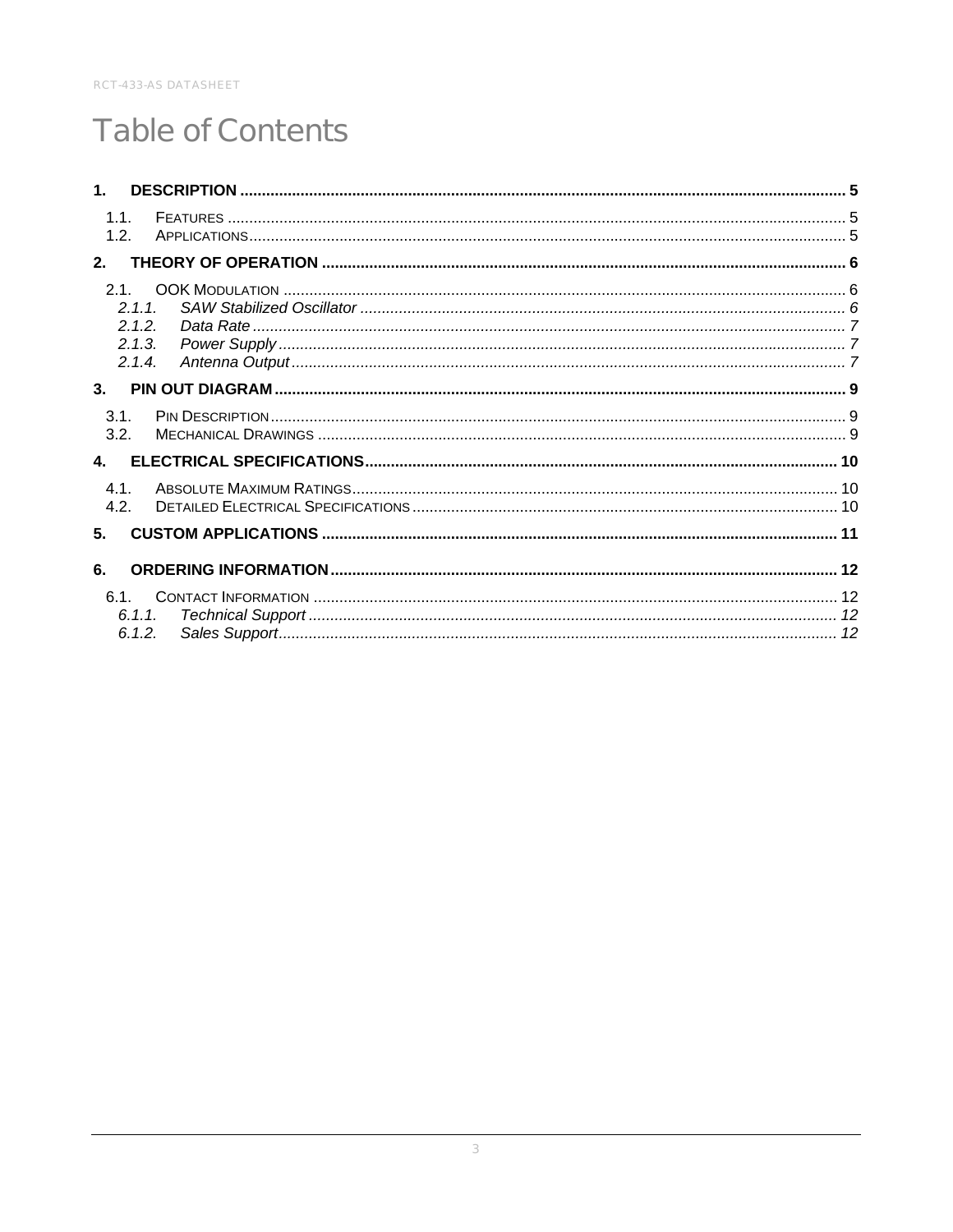#### **Index of Tables**

#### **Table of Figures**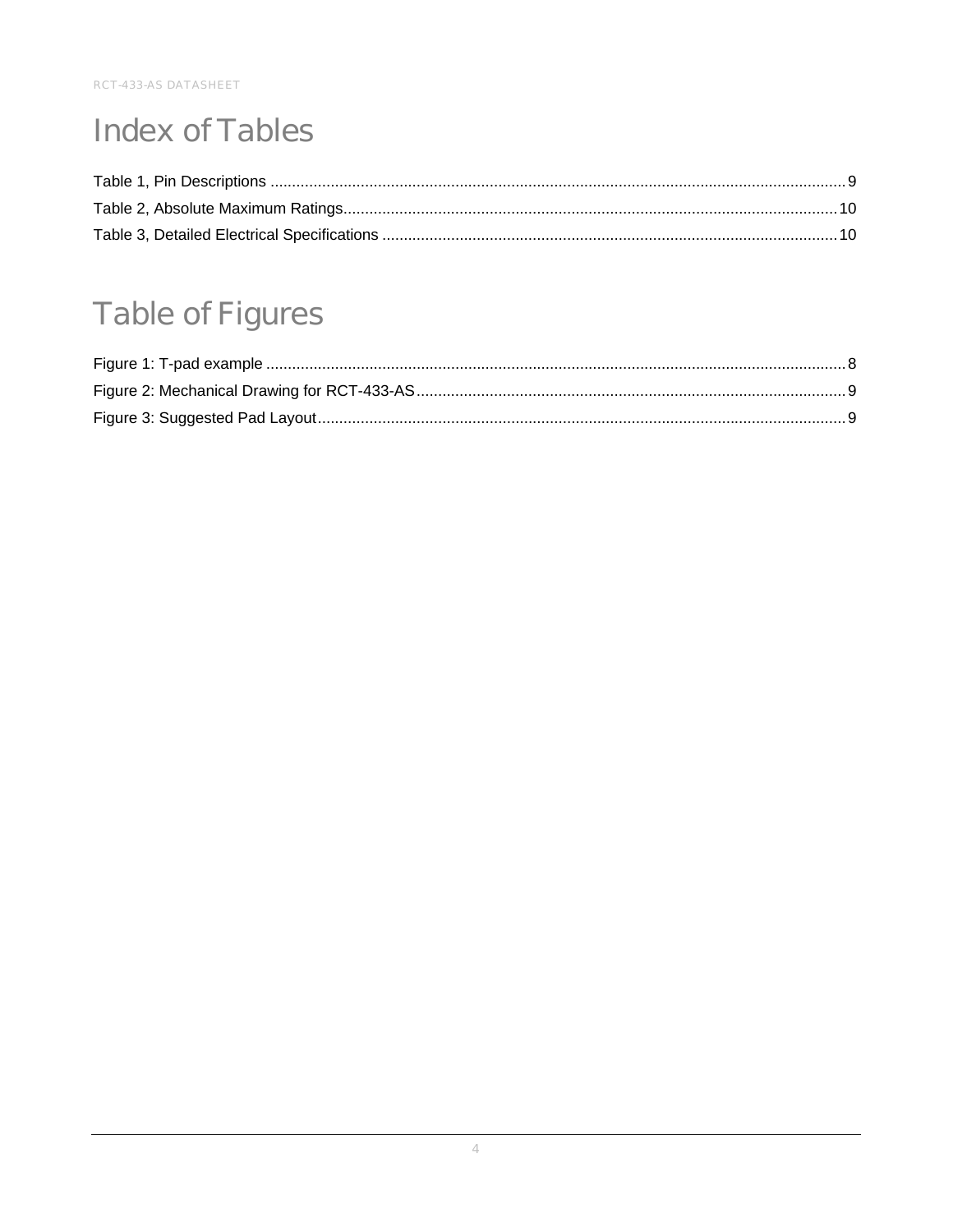# 1

#### 1. Description

The RCT-433-AS is ideal for remote control applications where low cost and longer range is required. The transmitter operates from a 1.5-12V supply, making it ideal for battery-powered applications. The transmitter employs a SAW-stabilized oscillator, ensuring accurate frequency control for best range performance. Output power and harmonic emissions are easy to control, making FCC and ETSI compliance easy. The manufacturing-friendly SMT style package and low-cost make the RCT-433-AS suitable for high volume applications.

**Important:** RCT-433-AS is not RoHS Compliant!

#### 1.1. Features

- 315 / 418/ 433.92 MHz Versions
- Low Cost
- $\bullet$  1.5 12 V Operation
- 5 mA Current Consumption at 3 V
- Small Size
- 0 dBm Output Power at 3 V
- 4800 Baud Operation

#### 1.2. Applications

- Remote Keyless Entry (RKE)
- Remote Lighting Controls
- On-site Paging
- Asset Tracking
- Wireless Alarm and Security Systems
- Long Range RFID
- Automated Resource Management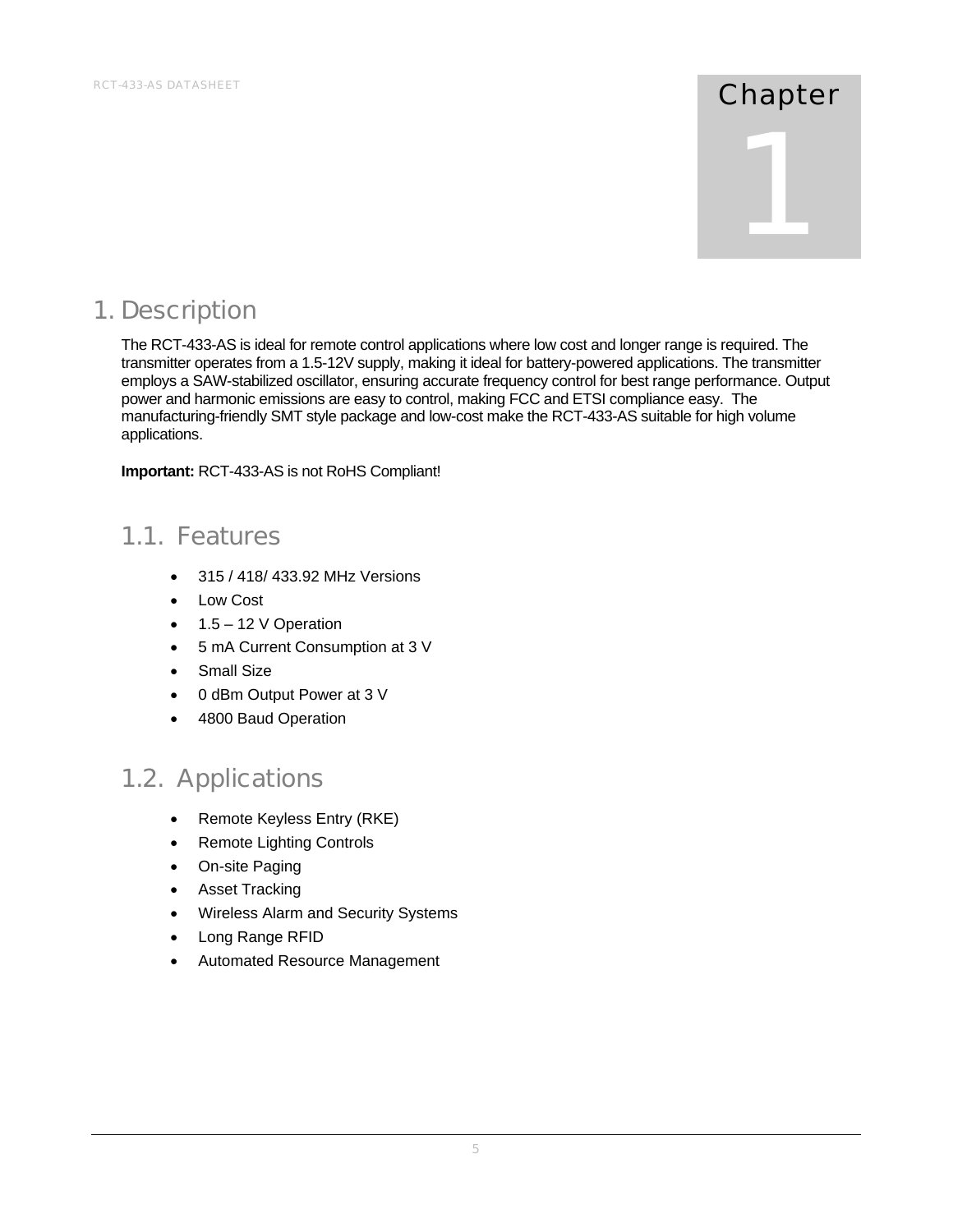# 2

#### 2. Theory of Operation

#### 2.1. OOK Modulation

OOK modulation is a binary form of amplitude modulation. When a logical 0 (data line low) is being sent, the transmitter is off, fully suppressing the carrier. In this state, the transmitter current is very low, less than 1mA. When a logical 1 is being sent, the carrier is fully on. In this state, the module current consumption is at its highest, about 4.5mA with a 3V power supply.

OOK is the modulation method of choice for remote control applications where power consumption and cost are the primary factors. Because OOK transmitters draw no power when they transmit a 0, they exhibit significantly better power consumption than FSK transmitters.

OOK data rate is limited by the start-up time of the oscillator. High-Q oscillators which have very stable center frequencies take longer to start-up than low-Q oscillators. The start-up time of the oscillator determines the maximum data rate that the transmitter can send.

**Design Hint (Using the RCT-433-AS with a microcontroller UART***)***:** Data should be inverted when using the transmitter with a UART. The normal marking state of a UART is a logic 1, which will cause constant transmission. By inverting the data, the transmitter will be off in a marking state and on in a spacing state (logical 0), ensuring that the transmitter is on only when data is being sent. The output of the receiver would also need to be inverted to properly recover data.

#### 2.1.1. SAW Stabilized Oscillator

The transmitter is basically a negative resistance LC oscillator whose center frequency is tightly controlled by a SAW resonator. SAW (Surface Acoustic Wave) resonators are fundamental frequency devices that resonate at frequencies much higher than crystals. The output of the oscillator is derived directly from the collector of the oscillator transistor. It is, therefore, very sensitive to VSWR. The module is designed to work with a 50 ohm load, which exhibits a VSWR of 1. The designer must ensure that the antenna exhibits no more than a VSWR of 2 to guarantee operation. This is particularly true for PCB trace antennas. If the module does not appear to have any output at the antenna port, it is likely that the antenna does not meet this requirement.

**Troubleshooting Hint:** If the module appears to have no output at the antenna port, try the following: disconnect the antenna and put a 1000pF cap in series with a 51 ohm resistor to ground. This will ensure that the transmitter is properly loaded. Then look at the output with a scope and you should see the oscillator working. If it is working, the antenna is not properly tuned and that is the reason that the module is not working properly. If not, then check the power supply and data input for proper voltage levels.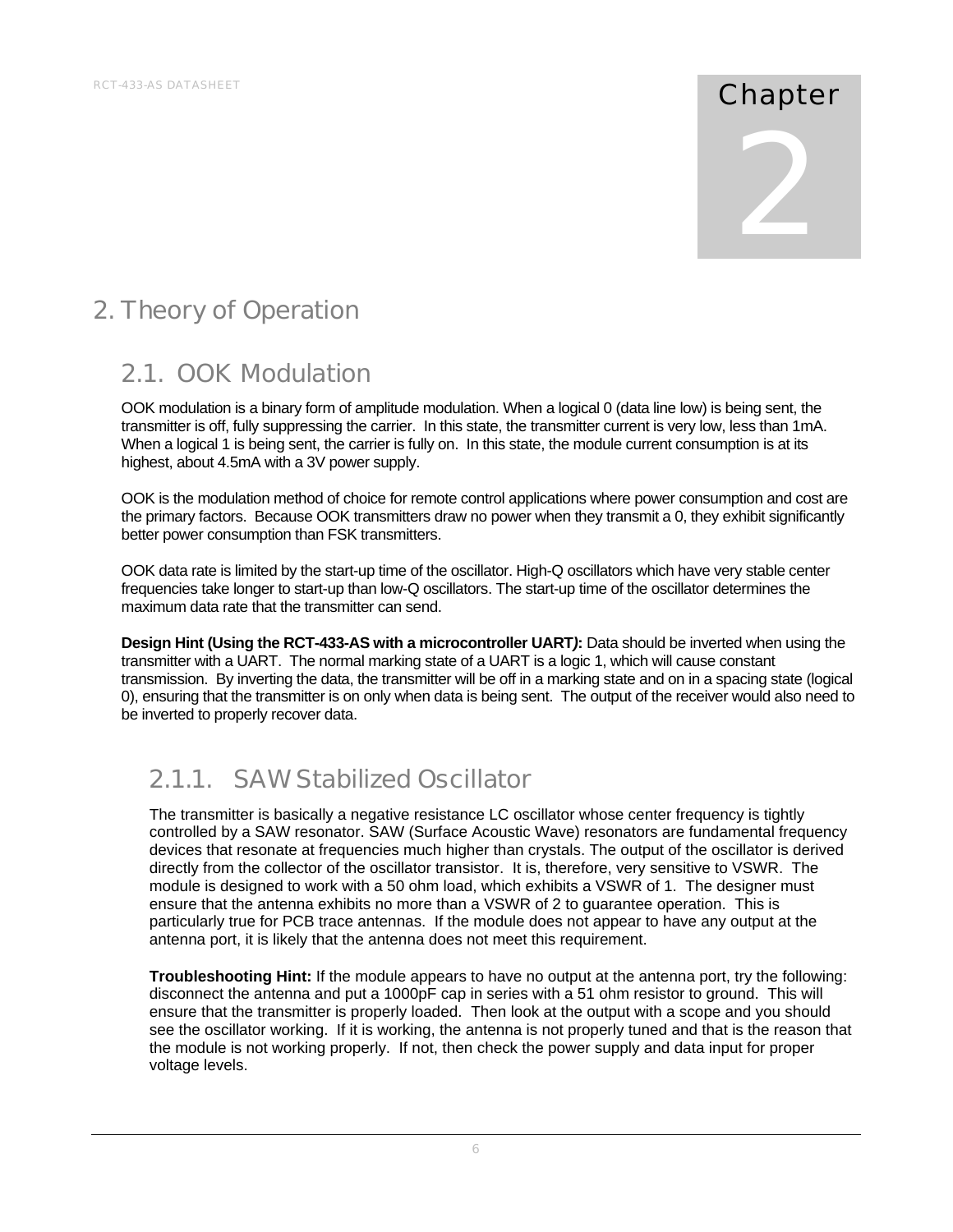#### 2.1.2. Data Rate

The oscillator start-up time is on the order of 40uSec, which limits the maximum data rate to 4.8 kbit/sec.

**Troubleshooting Hint:** If the module appears to have a good output, but your data rate is corrupted, that could be a sign that the start-up time of the oscillator is too long. The load on the antenna affects oscillator start-up time. To determine the start-up time of the oscillator, use a 2 channel digital storage oscilloscope. Attach channel 1 to the data input and channel 2 to the antenna output (don't worry; it won't affect the antenna VSWR). Trigger the scope on a rising edge on channel 1. Now, toggle the data pin from low to high and capture the resulting waveform. You should see a square edge on channel 1 and the oscillator ring-up on channel 2. Measure the time between the rising edge on channel 1 and when the oscillator waveform is at its full voltage swing, and you have the start-up time. To determine if the antenna is the problem, remove it and place a 1000pF cap in series with a 51-ohm resistor to ground and repeat the test. If the start-up time is correct with the test load, the problem is the antenna.

#### 2.1.3. Power Supply

The RCT-433-AS is designed to operate from a 1.5 -12V power supply. It is crucial that this power supply be very quiet. The power supply should be bypassed using a 0.01uF low-ESR ceramic capacitor and a 4.7uF ceramic capacitor. These capacitors should be placed as close to the power pins as possible.

#### 2.1.4. Antenna Output

Pin 1 is a 50 ohm antenna output. It will support most antenna types, including printed antennas integrated directly onto the PCB. The performance of the different antennas varies. There are many good application notes available that describe external and PCB trace antennas. We maintain a list in the technical support section of our website.

**Design Hint (Antenna traces):** Any time a trace is longer than 1/8<sup>th</sup> the wavelength of the frequency it is carrying, it should be a 50 ohm micro strip. This ensures that a proper match is maintained between the transmitter output and the antenna.

**Design Hint (Harmonic Filters):** The impedance at the antenna power affects the VSWR, power output, and harmonic output of the transmitter. In most cases, the output of the transmitter may need a low-pass LC filter to reduce harmonic emissions. A good calculator is available on line at http://wwwusers.cs.york.ac.uk/~fisher/lcfilter/. Calculate the filter for a 3dB cut-off of the module's center frequency plus 10%. For example, the cut-off for a 433.92 MHz module would be about 470 MHz.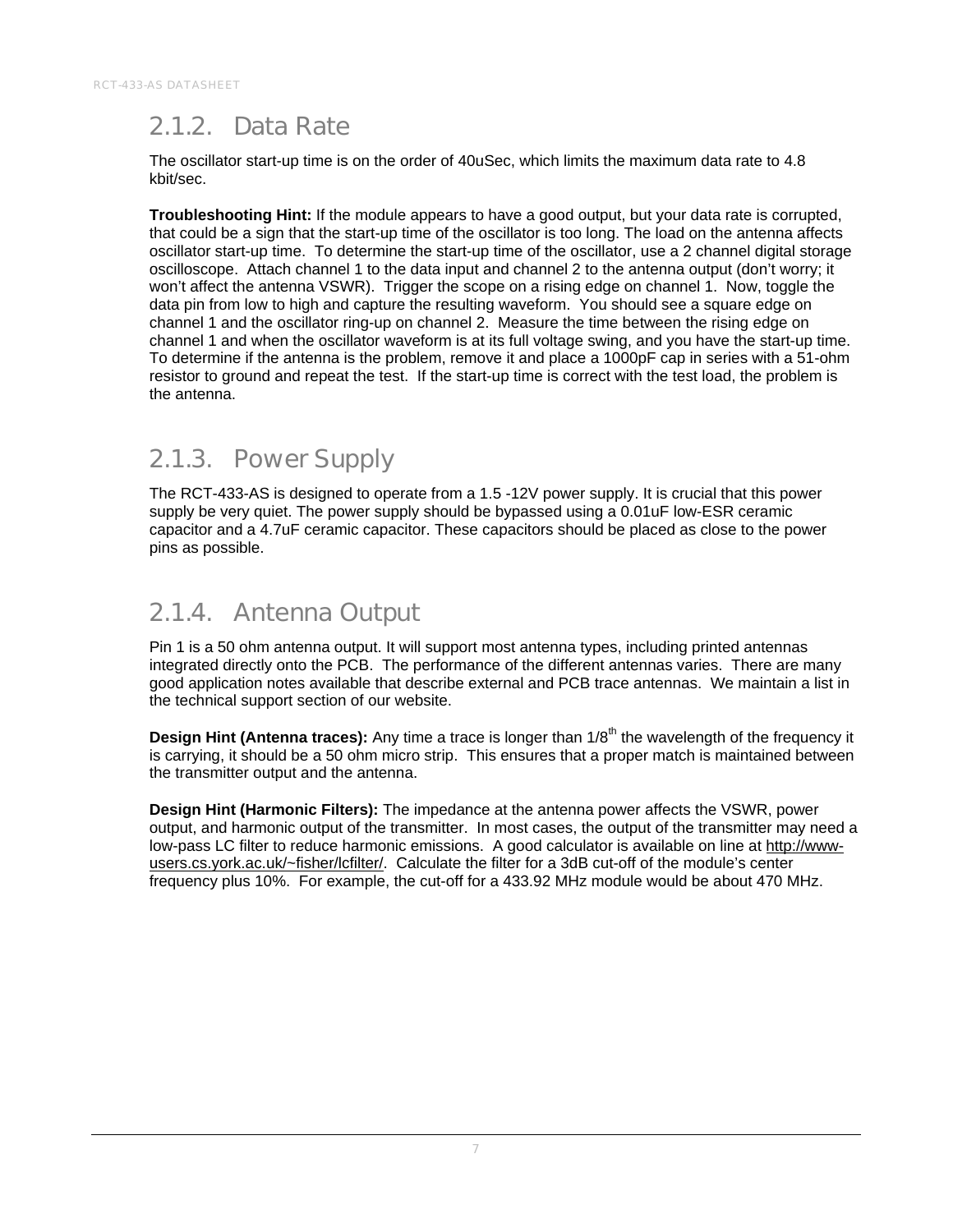**Design Hint (T-Pad):** The RCT-433-AS transmitter can be sensitive to unbalanced or unmatched loads and could fail to operate or operate intermittently in this condition. Try to match your antenna load as close to 50 ohms as possible. Use a T-pad if necessary to give the transmitter a close 50 ohm match before your antenna. A T-pad will also act as an attenuator. See figure 6 below, for a T-pad match/attenuator circuit.



#### Figure 1: T-pad example

Resistor Values in this T-pad example are:

**R1** – 10 Ohms

**R3** – 150 Ohms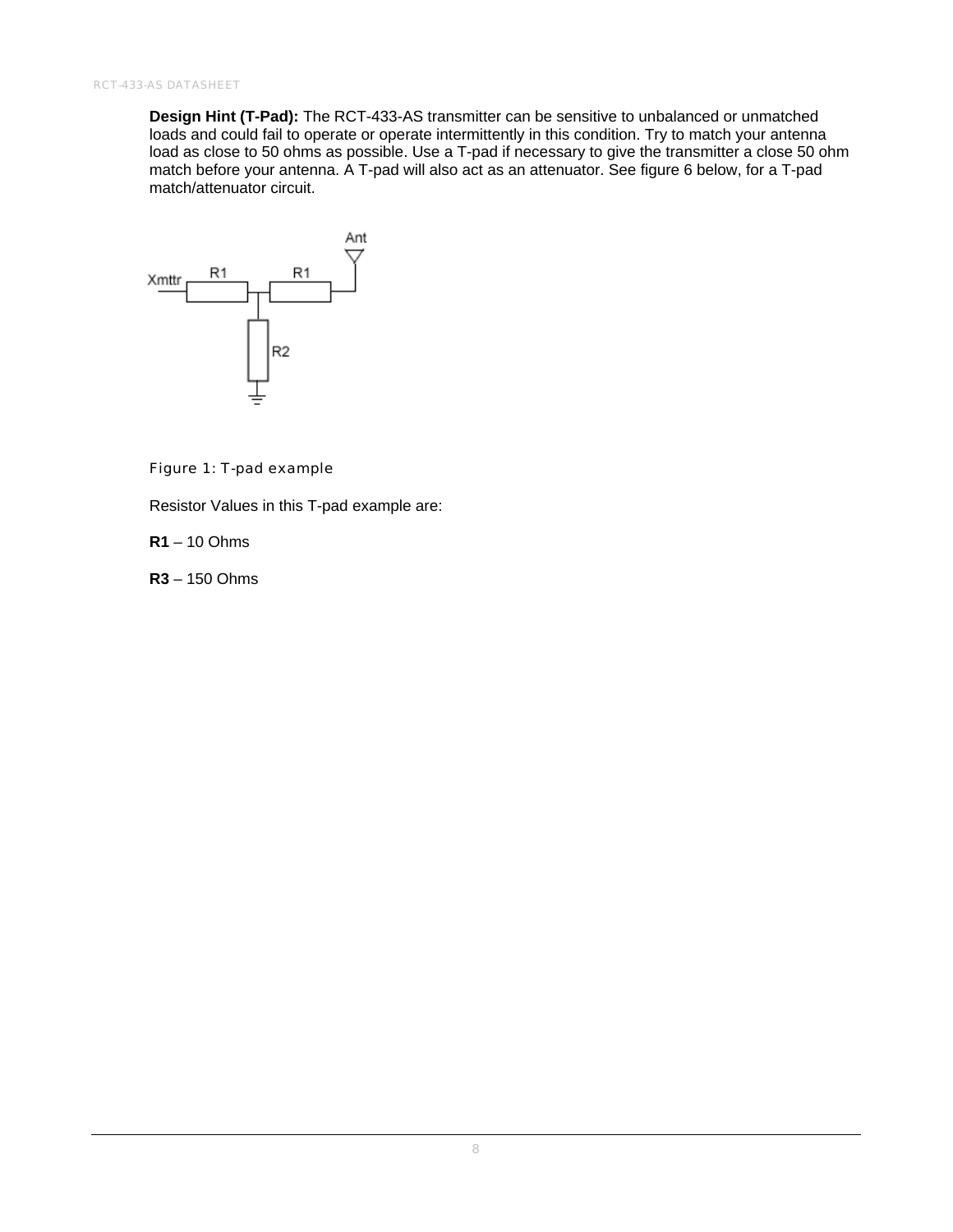# 3

#### 3. Pin Out Diagram

#### 3.1. Pin Description

| PIN NO. | <b>PIN NAME</b> | <b>DESCRIPTION</b>                                                                                                                                                                                                                    |
|---------|-----------------|---------------------------------------------------------------------------------------------------------------------------------------------------------------------------------------------------------------------------------------|
|         | <b>ANT</b>      | 50 ohm antenna output. The antenna port impedance affects output power<br>and harmonic emissions. An L-C low-pass filter may be needed to sufficiently<br>filter harmonic emissions.                                                  |
|         | GND             | Transmitter ground. Connect to ground plane.                                                                                                                                                                                          |
|         | <b>DATA</b>     | Digital data input. This input is CMOS compatible and should be driven with<br>CMOS level inputs.                                                                                                                                     |
|         | VCC             | Pin 4 provides operating voltage for the transmitter. VCC should be bypassed<br>with a .01uF ceramic capacitor and filtered with a 4.7uF tantalum capacitor.<br>Noise on the power supply will degrade transmitter noise performance. |

Table 1, Pin Descriptions

#### 3.2. Mechanical Drawings



Figure 2: Mechanical Drawing for RCT-433-AS



Figure 3: Suggested Pad Layout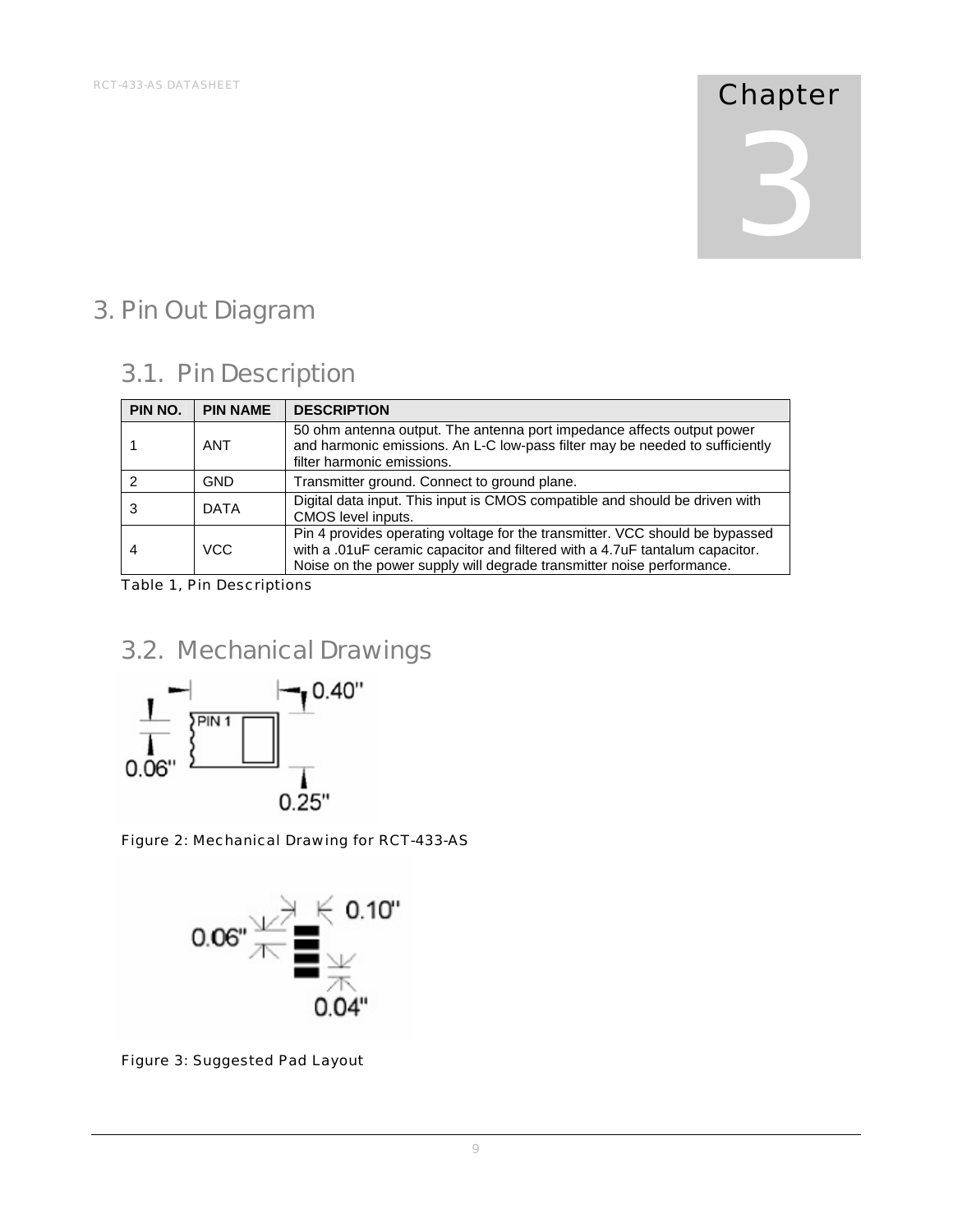### 4

#### 4. Electrical Specifications

#### 4.1. Absolute Maximum Ratings

| <b>Parameter</b>                    | Min    | Max   | <b>Units</b> |
|-------------------------------------|--------|-------|--------------|
| Power Suppy and All Input Pins      | $-0.3$ | $+15$ | VDC.         |
| <b>Storage Temperature</b>          | -50    | 100   | $\sim$       |
| Soldering Temperature (10sec.) $_1$ | N/A    | 350   | $\sim$       |

Table 2, Absolute Maximum Ratings

#### 4.2. Detailed Electrical Specifications

| <b>Parameter (General)</b>   | <b>Symbol</b>     | Min   | <b>Typ</b> | <b>Max</b> | <b>Units</b> | <b>Notes</b>      |
|------------------------------|-------------------|-------|------------|------------|--------------|-------------------|
| <b>Operating Voltage</b>     | $V_{\rm CC}$      | 1.5   | 3.0        | 12         | Volts DC     |                   |
| Operating Current Data = VCC | $_{\rm lcc}$      |       | 4.5        |            | mA           | @ 3V              |
| Operating Current Data = GND | $_{\rm lcc}$      |       | 100        |            | uA           | @ 3V              |
| <b>Frequency Accuracy</b>    | TOL <sub>fc</sub> | $-75$ | $\Omega$   | $+75$      | <b>KHz</b>   | @ 3V              |
|                              | F <sub>C</sub>    |       | 315        |            | <b>MHz</b>   | <b>RCT-315-AS</b> |
| <b>Center Frequency</b>      | F <sub>C</sub>    |       | 418        |            | MHz          | <b>RCT-418-AS</b> |
|                              | F <sub>C</sub>    |       | 433        |            | MHz          | <b>RCT-433-AS</b> |
| <b>Output Power</b>          |                   |       | $\Omega$   |            | dBm          | @3V               |
| Baud Rate - NRZ              |                   | DC    |            | 4800       | <b>BPS</b>   |                   |

Table 3, Detailed Electrical Specifications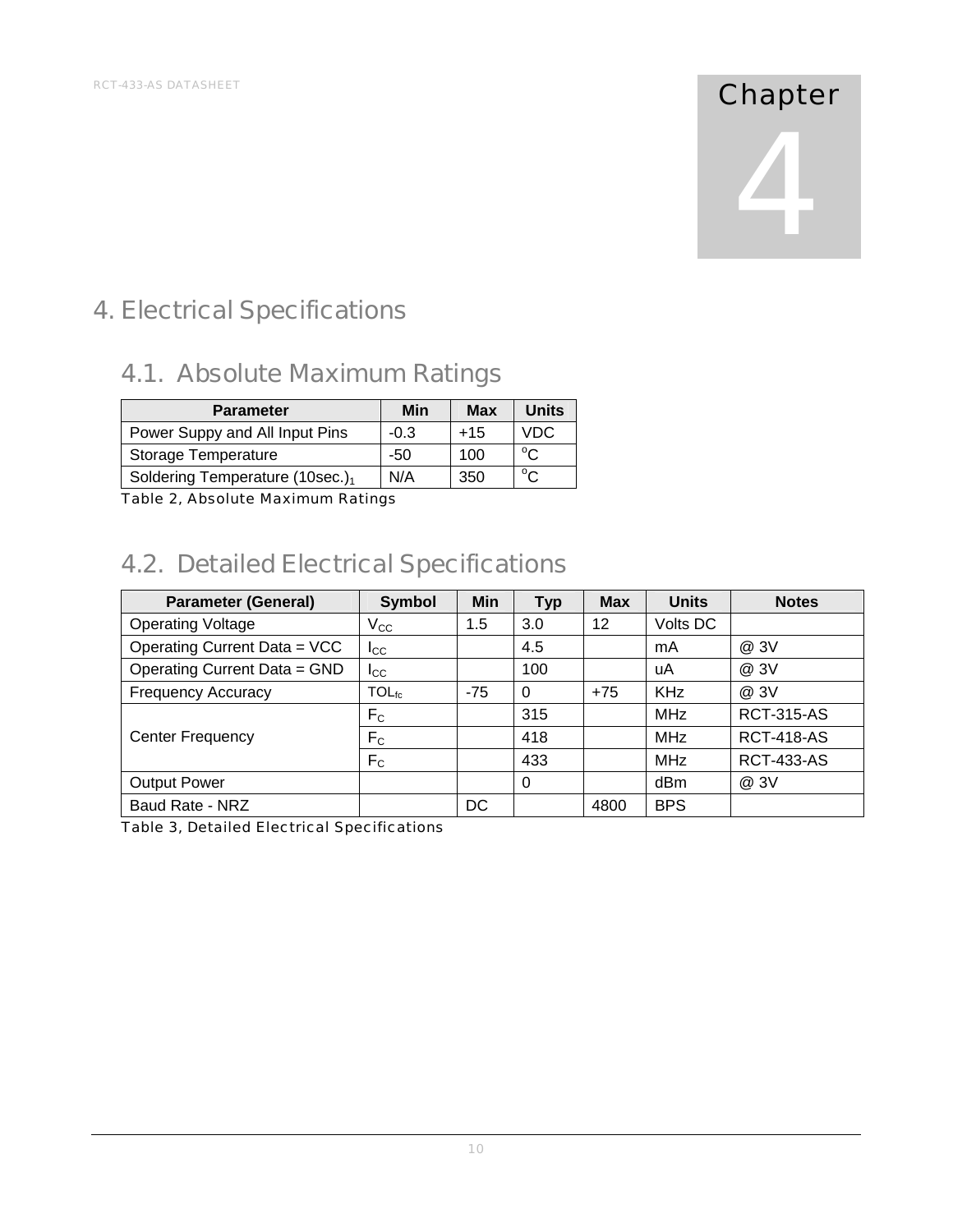# 5

#### 5. Custom Applications

For cost-sensitive applications, such as wireless sensors and AMR, Radiotronix can embed the application software directly into the microcontroller built into the module. For more information on this service, please contact Radiotronix.